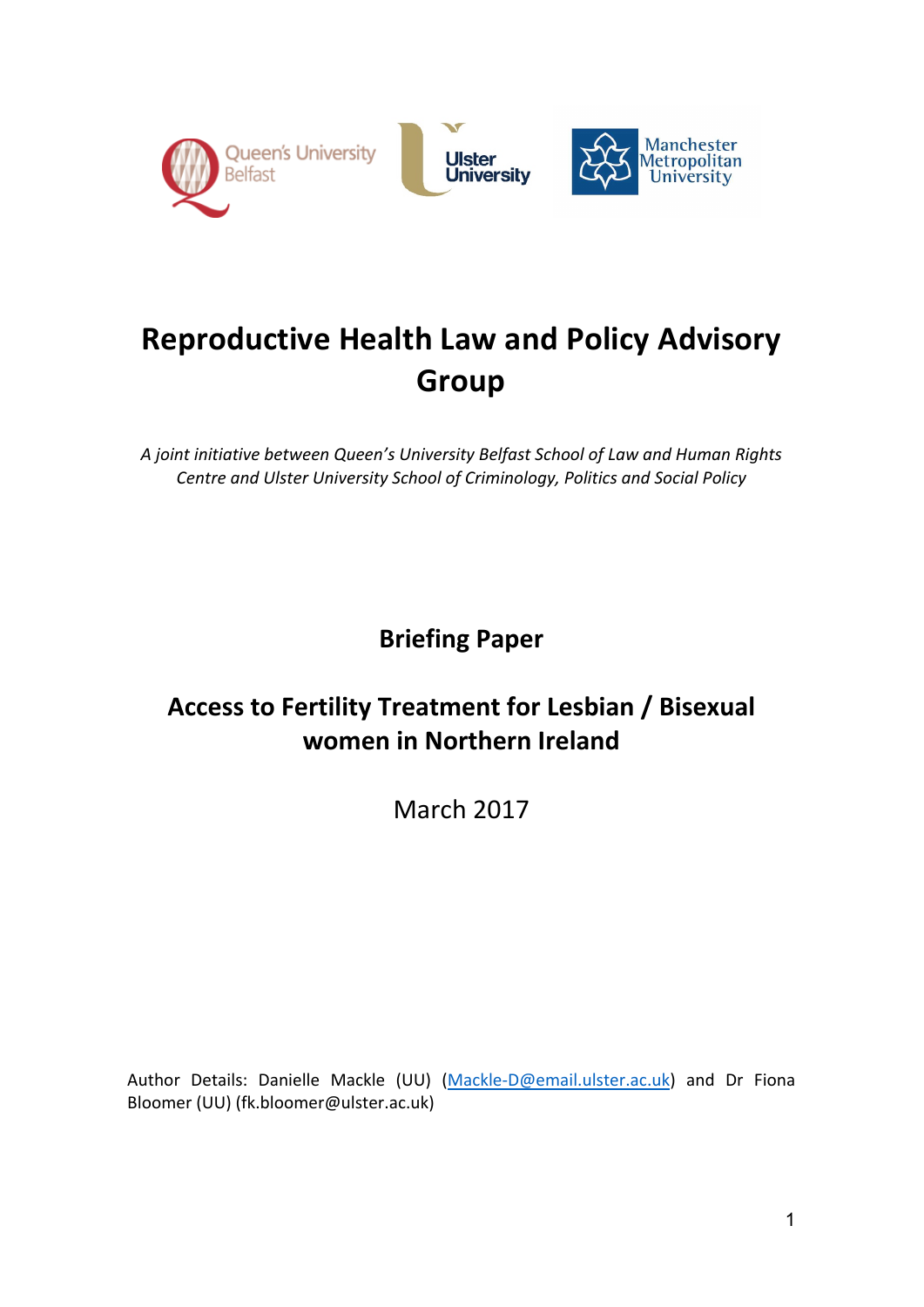# **Introduction**

The Reproductive Health Law and Policy Advisory Group is a joint initiative between Queen's University Belfast School of Law, Ulster University School of Criminology, Politics and Social Policy and Manchester Metropolitan University. Its founding members are Dr Fiona Bloomer (UU), Dr Kathryn McNeilly (QUB) and Dr Claire Pierson (MMU), all of whom have extensive research backgrounds in the area of law and policy pertaining to issues of reproductive health. The Advisory Group has been established to provide expertise and knowledge on policy and legal matters related to reproductive health; to facilitate discussions and knowledge transfer between academics, policy and lawmakers, health professionals and stakeholder groups; to provide advice on legal and policy reform.

Research Associate, Danielle Mackle, has joined the advisory group to provide expertise on matters relating to the LGBT community in Northern Ireland. In this briefing paper, Mackle and Bloomer consider the policy context for access to fertility treatment for lesbian and bisexual women and consider emerging findings from Mackle's doctoral study on the well-being of the LGBT community in Northern Ireland, which has been conducted using the theoretical framework of the capability approach. This research has highlighted the negative impact that moral conservativism within politics and policy development has had on the well-being of members of the LGBT community. Further, it identified that that heteronormativity within the education and health systems has a negative impact on mental health and well-being (Mackle, forthcoming).

Lesbian and bisexual women who wish to become parents challenge conservative societal norms of parenting. As demonstrated in this paper, this is emerging evidence that restrictive policies lead to discriminatory behaviour against the women affected.

The briefing paper is presented in three sections:

- 1. An overview of the global and UK context for fertility policy
- 2. Research findings a study of lesbian and bisexual women in NI
- 3. Consideration of research gaps and next steps

## **1. Fertility Policy - The Global and UK Context**

The Human Rights Act (1998) states that having children is a human right (WHO, 208) yet same sex couples come up against many barriers in pursuit of parenthood. Internationally, commentators have noted that there is a dearth of fertility related research for women at the margins, including lesbian/bisexual women, highlighting that limited consideration has been given to lesbian/bisexual women who seek parenthood, with the assumption that there is little desire for lesbian women to be parents (Hodson et al., 2017; Schwartz and Baral, 2015). However, the proportion of lesbian/bisexual women who wish to be parents is approximately 50% (Amato and Jacob, 2004; Chambot and Ames, 2004). Other international research indicates that access to fertility treatment is often deeply problematic, subject to restrictive legal frameworks, regulatory limitations, patchy service provision and ability to pay (Corbett et al.,2013; Kazyak, and Woodell, 2016; Kissil and Davey, 2012; Rozental and Malmquist, 2015).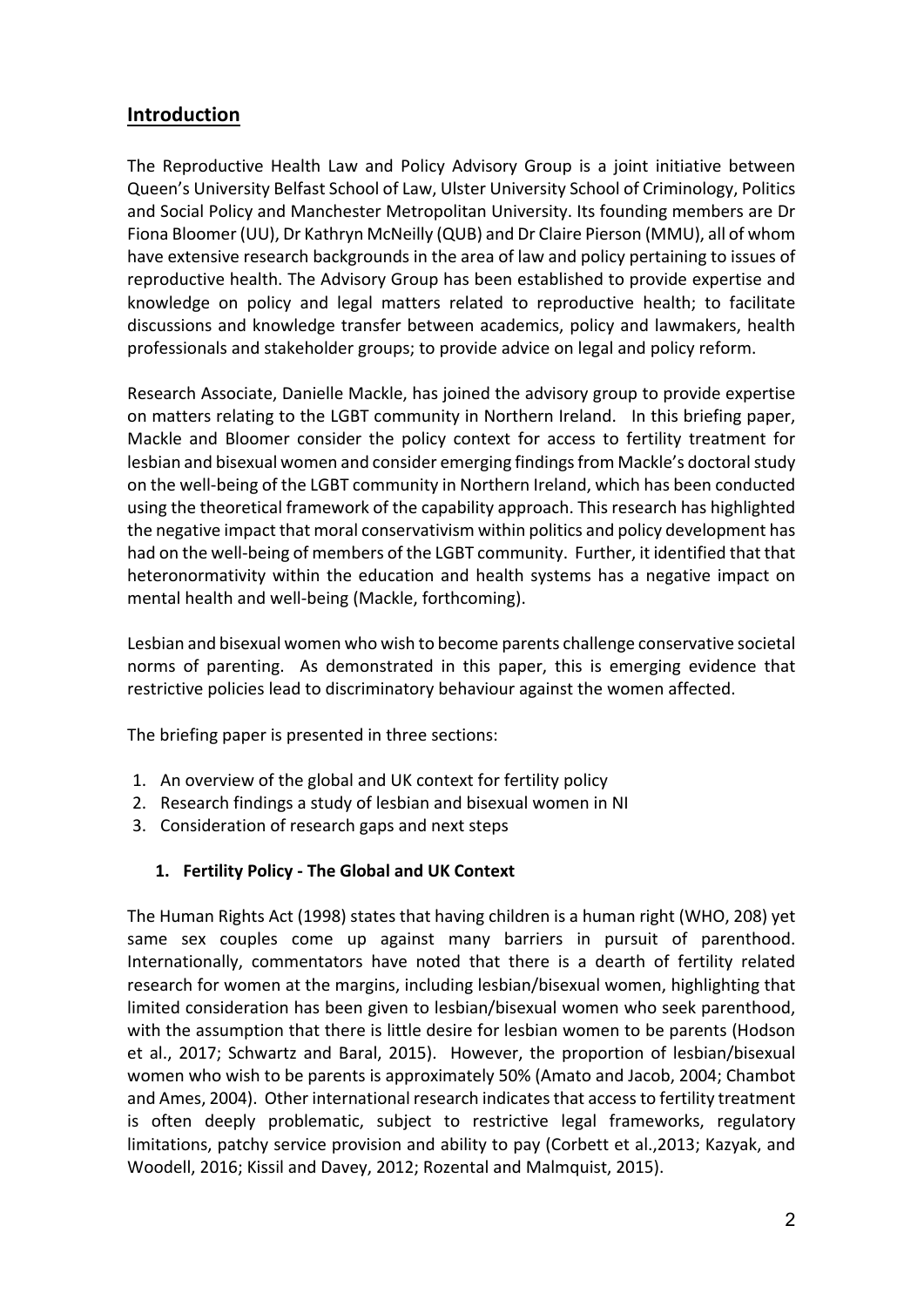Similar findings have been evident in UK research. The first Human Fertilisation and Embryology Act (1990) hindered same sex couples from accessing fertility treatment stating that providers had to consider a child's 'right to a father', banning lesbian couples and single women from treatment (Donovan, 2000). Commentators argued that the rationale behind this ban was influenced by public debates that linked delinquency and criminality in young people to the absence of a father figure. However, such claims have been challenged in recent research (Donovan, 2000; Wilson, 2007; Wykes, 2012). The legislation was ruled to be discriminatory and amended in 2008 to allow lesbian couples and single women access to fertility services (Woodward and Norton, 2006; Wilson, 2007).

Despite the changes in legislation, there is evidence that lesbian/bisexual women seeking fertility treatment are discriminated against on the National Health Service (NHS) (Evans, 2000; Barbara et al., 2001; Harrison, 2006) leading women to make informal selffertilisation arrangements. This is influenced by guidelines from the National Institute for Health and Care Excellence (NICE), a non-departmental body providing advice and guidance to improve health and social care in the UK. In 2013 NICE set out guidelines on what NHS funding should be available to lesbian couples seeking fertility treatment, prior to this, there were no official guidelines (Wykes, 2012).

"Women under 40 finding it difficult to get pregnant who have been trying for 2 years or longer or have had 12 cycles of artificial insemination (which is the direct insertion of sperm into a woman's womb or the neck of the womb) are offered 3 full cycles of IVF. A full cycle of IVF involves collecting eggs and sperm, fertilising the eggs outside the woman's body, and placing 1 or 2 fertilised eggs (embryos) into the womb to start a pregnancy. The statement focuses on people who have a possible pathological problem to explain their infertility. It includes women in same-sex relationships and women with or without a partner having artificial insemination" (NICE, 2013:1).

The guidelines state that lesbian couples must have attempted conception 12 times via artificial insemination. The guidance does not stipulate if couples need to have attempted this via a private clinic or if using private arrangements with donor sperm at home will deem couples eligible for NHS treatment. Stonewall (2017) have identified that lack of clarity on this issue has led to treatment being offered at the discretion of individual NHS health trusts. It has been noted that some trusts require lesbian couples to use private fertility clinics to attempt conception before considering NHS funding for IVF (Nordqvist, 2011a). Heterosexual couples do not face this financial barrier. In Wales and Scotland, lesbian and bisexual women are offered the same NHS fertility treatment as heterosexual women (Scottish Government, 2016).

Research in the UK notes that self-arranged conception is often practiced by those unable to access treatment on the NHS or able to pay private providers (Nordqvist, 2011a, 2011b; Priddle, 2015; Wykes, 2012). There are notable risks associated with unregulated conception both in terms of health and the legalities around parenthood (Nordqvist, 2011a). The NHS and private fertility clinics are regulated by the Human Fertilisation and Embryology Authority, this means that donors are anonymous to couples (however,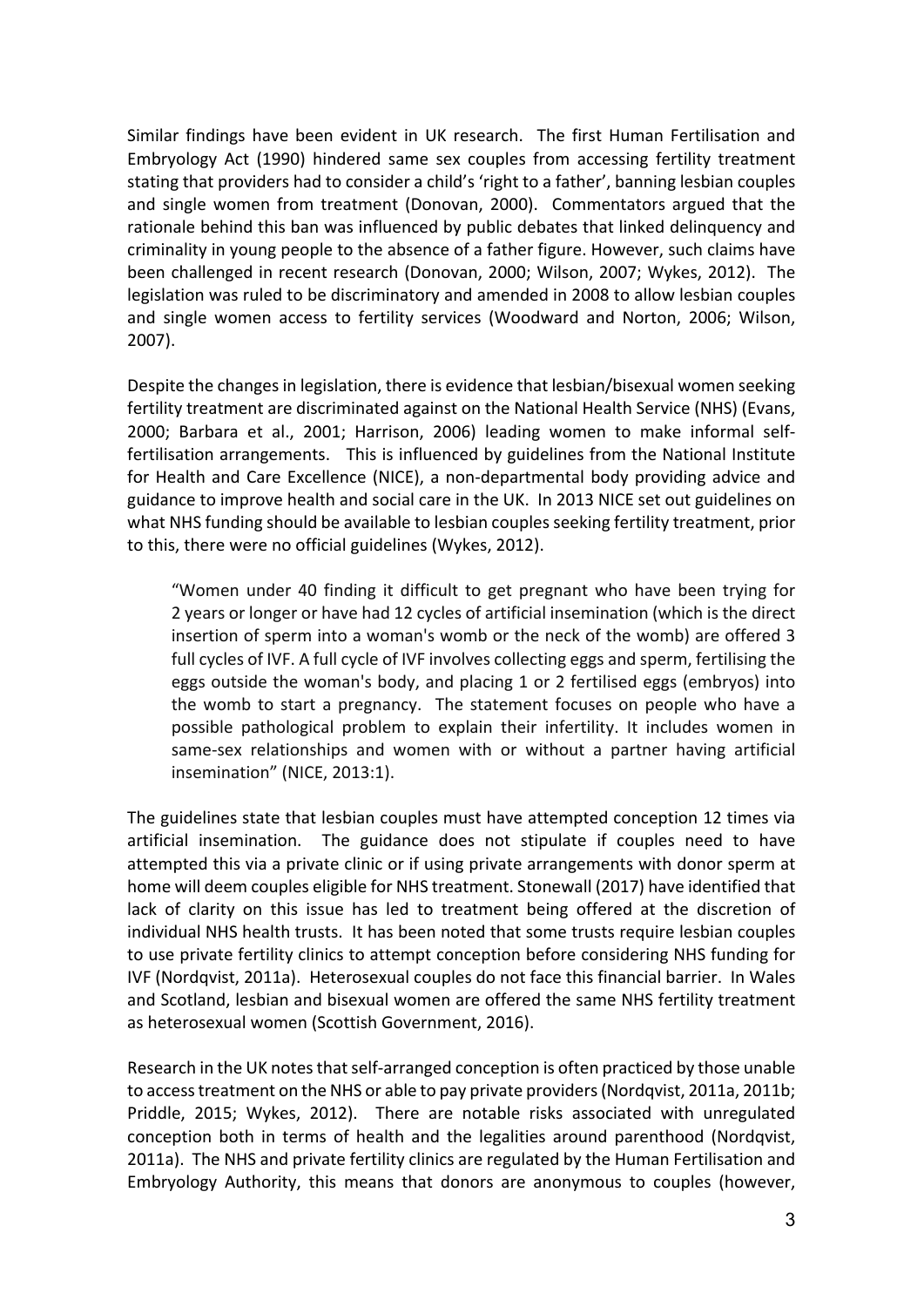children can request information about the donor when they are eighteen) and as such. the donor is not considered the legal parent of the child (Nordqvist, 2011a; Wykes, 2012). In self-arranged scenarios, UK law recognises the sperm donor as the father and by law, he can claim parental responsibility. In terms of health, Wykes (2012) identifies that the use of unregulated sperm may pose a health risk to women and any resulting child, particularly in terms of a sexually transmitted diseases such as HIV (Amato and Jacob, 2004). In NHS and private clinics, donors are rigorously screened undergoing physical, mental and sexual health checks (HFEA, 2017).

There is emerging evidence that NICE guidelines on fertility treatment are not applied appropriately in NI leading to discrimination against lesbian/bi-sexual women. A recent story reported by the BBC (2016) identified that a lesbian couple (both with diagnosed fertility issues) were denied access to NHS funded fertility treatment because they were not a heterosexual couple (Connolly, 2016). As demonstrated in the following section, cases such as these raise a number of issues for policy makers in NI:

- Many women cannot afford private clinic costs.
- Women may use known donors this brings with it a need to consider legal matters surrounding parenthood.
- Women may use unregulated/unscreened sperm and risk the health of themselves and any resulting child.
- Women may meet strangers, risking sexual violence.

### **2.** Research findings a study of lesbian and bisexual women in NI

Mackle's PhD study of the health and well-being of the LGBT community in NI has uncovered evidence that risk-taking behaviours exists amongst lesbian/bisexual women seeking parenthood (Mackle, forthcoming). It is the common assumption that the family is heterosexual in its composition. This view is often characterized as 'the norm', and anything that deviates from this norm may be viewed as lesser. LGBT families are thus often subjected to stigmatisation for their parenthood and face many obstacles that arise from the ignorance and prejudices of the public at large (Drucker, 1998). Indeed, in NI, the Northern Ireland Life and Times (NILT, 2012) asked attitudinal questions pertaining to the LGBT community, 58% of those surveyed actively disapproved of adoption by gay couples and to lesbians having access to IVF on the NHS.

In NI women who identify as lesbian/bisexual cannot access fertility treatment on the NHS unlike their heterosexual counterparts and same-sex couples in the rest of the UK. This situation has led women to taking risks, such as self-arranged conception. Mackle's research highlighted how such behaviours were a direct impact of the unequal access to fertility treatment on the NHS.

Fertility treatment in NI is available to lesbian and bisexual women who can afford private clinic costs, the costs are circa £6,000 for one round of IVF treatment with a 33% success rate (GCRM, 2017). However, for those who cannot afford this, the study has highlighted that women are putting themselves and their lives at risk by engaging in risky behaviours such as finding "sperm donors" online, meeting them and either self-inseminating or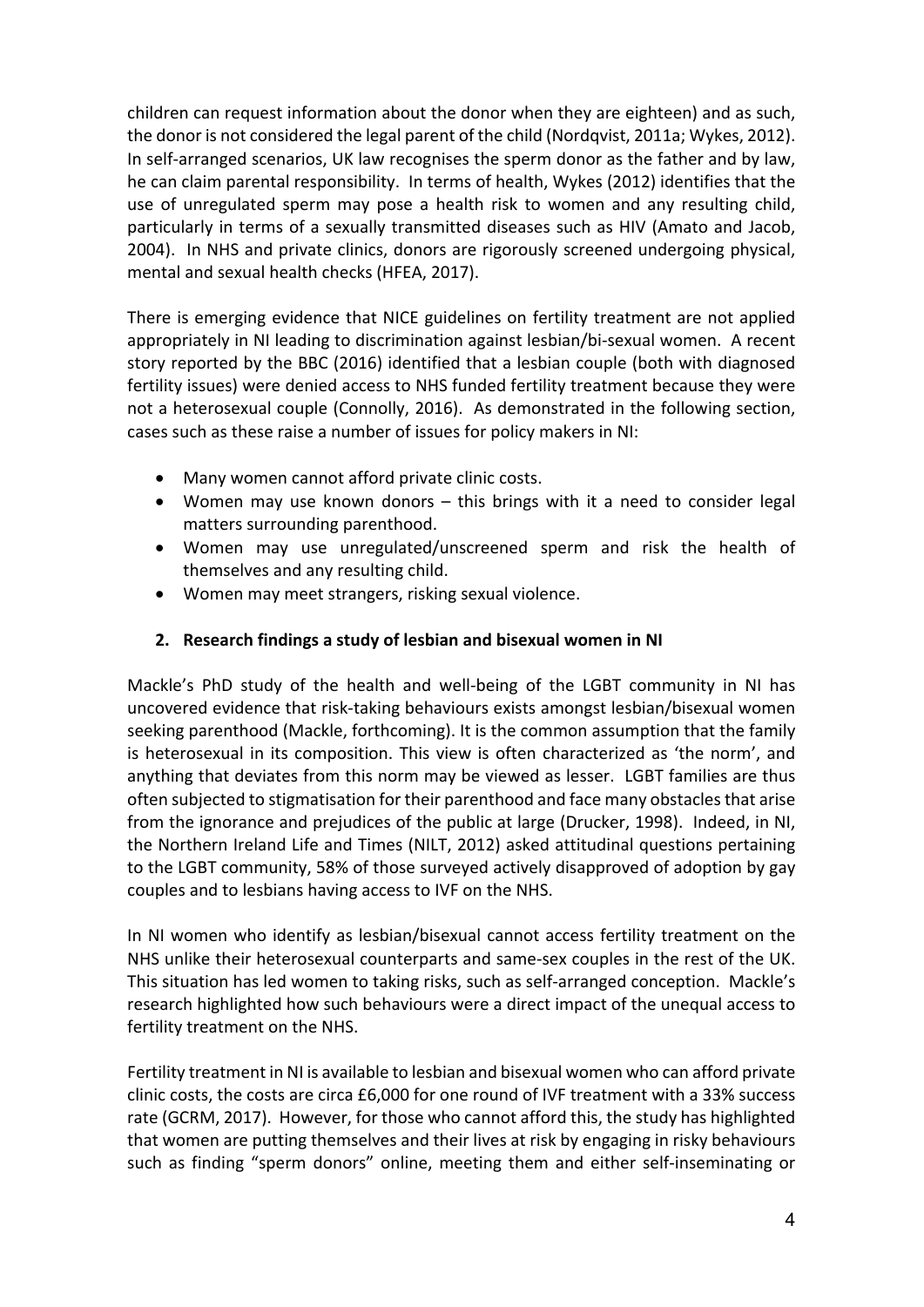having sexual intercourse, without knowing anything about the mans' sexual or medical history.

Here NI (a charity working with lesbian and bisexual women and their families in NI) have recorded that in the last year, over 200 women and couples have sought their advice on starting a family. This indicates a growing need for further understanding of the health and legal risks involved in unregulated reproduction and a review of the policies and guidelines that hinder lesbian and bisexual couples from seeking fertility treatment on the NHS. Of the women interviewed for Mackle's study, two-thirds aspired to parenthood. Cases of private treatment, travelling abroad for treatment and use of unregulated sperm were uncovered in the study.

This emerging evidence indicates that in relation to the LGBT community in NI:

- Same sex couples have limited choices when it comes to reproduction.
- Women take risks using unregulated sperm via unregulated means.

This raises a number of issues:

- Self-arranged conception brings with it a need to consider legal matters surrounding parenthood.
- Women undertaking self-arranged conception open themselves up to potential sexual violence.
- Unscreened sperm carries the risk of sexually transmitted diseases such as HIV and potential genetic disorders.
- Health professionals, policy makers and other stakeholders need to be aware of these risks.

#### **3.** Research gaps and next steps

There is limited fertility related research in relation to lesbian/bisexual women in NI; however, emerging research indicates risk-taking behaviour among lesbian/bisexual women, with the health service unable to meet their needs. This issue potentially impacts significant numbers of women, with UK research suggesting approximately 50% of lesbian/bisexual women aspire to parenthood (Amato and Jacob, 2004). Further;

- It appears that NI's restrictive policies limit access to fertility services.
- There is a need for further research to assess the extent of risk-taking behaviour, and consider if a harm-reduction approach, including a policy and practice review, could positively impact health outcomes.
- Reproductive professionals may need guidance on risk associated with choices made by affected women and the impact this may have on their overall health and well-being.
- The legalities around parental responsibility need to be considered further to better inform affected women, potential donors, policy makers and health professionals.

We recommend a large-scale, comprehensive study on risk-taking and health, and the development of a practitioners' guide to risk reduction and improved health outcomes. The findings will inform policy development, the provision of services/training for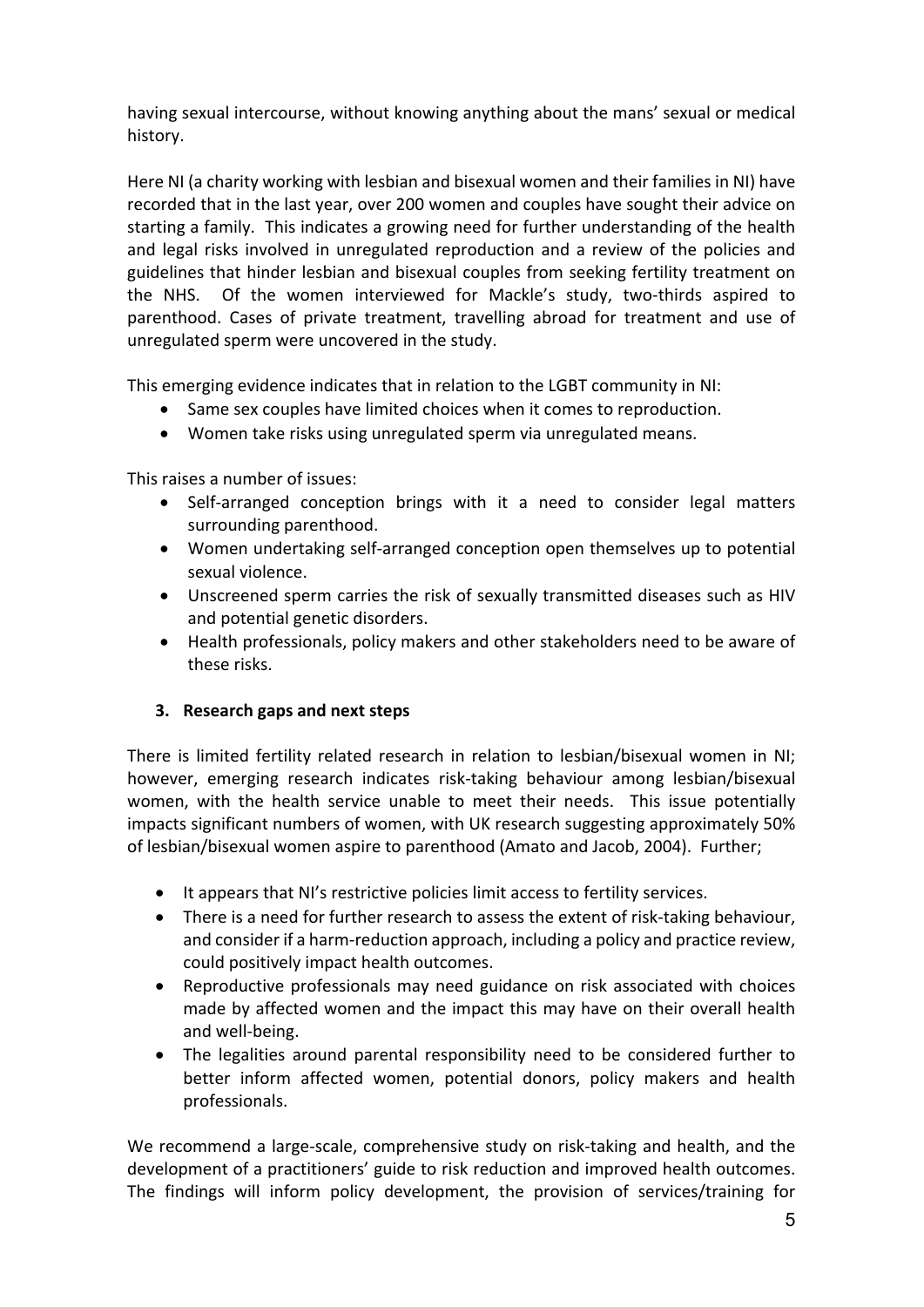providers, the wider public debate and theory development on motherhood/the family/deviance/ stigma/morality and heteronormativity.

#### **References**

- Amato, P. & Jacob, M.C., (2004). Providing fertility services to lesbian couples: the lesbian baby boom. Sexuality, Reproduction and Menopause, 2(2), pp.83-88.
- Barbara, A.M. Quandt, S.A. & Anderson, R.T. (2001). Experiences of lesbians in the health care environment. *Women and Health* 34(1): 45-62
- Chabot, JM & Ames, BD (2004). 'It wasn't 'let's get pregnant and go do it': Decision making in lesbian couples planning motherhood via donor insemination' Family Relations, vol 53, no. 4, pp. 348-356.
- Corbett, S.L., Frecker, H.M., Shapiro, H.M. & Yudin, M.H., (2013). Access to fertility services for lesbian women in Canada. Fertility and sterility, 100(4), pp.1077-1080;
- Donovan, C. (2000). Who needs a father? Negotiating biological fatherhood in British lesbian families using self-insemination. Sexualities 3(2): 149-64
- Evans, D.T. (2000) Homophobia in evidence based practice. *Nurse Researcher* 8(1): 47-52;
- GCRM. (2017). *Costs* | GCRM Belfast. [online] Gcrmbelfast.com. Available at: http://www.gcrmbelfast.com/treatments-and-pricing/costs [Accessed 22 Mar. 2017].
- Harrison, S. (2006). Why we need gay history month. *Nurse Standard* 20(21):16-17.
- Kazyak, E. & Woodell, B. (2016). Law and LGBQ-Parent Families. Sexuality & Culture, 20(3), pp.749-768.;
- Kissil, K. & Davey, M. (2012). Health disparities in procreation: Unequal access to assisted reproductive technologies. Journal of Feminist Family Therapy, 24(3), pp.197-212.
- NICE (2013). Fertility problems: Quality-statement-5-IVF-for-women-under-40-years| Guidance and guidelines [online] Available at: https://www.nice.org.uk/guidance/qs73/chapter/Quality-statement-5-IVF-forwomen-under-40-years [Accessed 22 Mar. 2017].
- Nordqvist, P. (2011a). 'Dealing with sperm': comparing lesbians' clinical and non-clinical donor conception processes. *Sociology of health & illness*, 33(1), pp.114-129.
- Nordqvist, P. (2011b). Choreographies of sperm donations: dilemmas of intimacy in lesbian couple donor conception. *Social Science & Medicine*, 73(11), pp.1661-1668
- Priddle, H. (2015). How well are lesbians treated in UK fertility clinics?. *Human Fertility*, 18(3), pp.194-199.
- Rozental, A. & Malmquist, A. (2015). Vulnerability and acceptance: lesbian women's family-making through assisted reproduction in Swedish public health care. *Journal of GLBT Family studies*, 11(2), pp.127-150.
- Schwartz, S.R. & Baral, S. (2015). Fertility-related research needs among women at the margins. *Reproductive health matters*, 23(45), pp.30-46.
- Scottish Government (2016). *National Infertility Group Report.* [online] Available at: http://www.gov.scot/Publications/2016/06/9960/downloads [Accessed 22 Mar. 2017].
- Stonewall (2017). *Donor insemination and fertility treatment*. [online] Available at: http://www.stonewall.org.uk/help-advice/parenting-rights/donor-inseminationand-fertility-treatment-0 [Accessed 22 Mar. 2017].